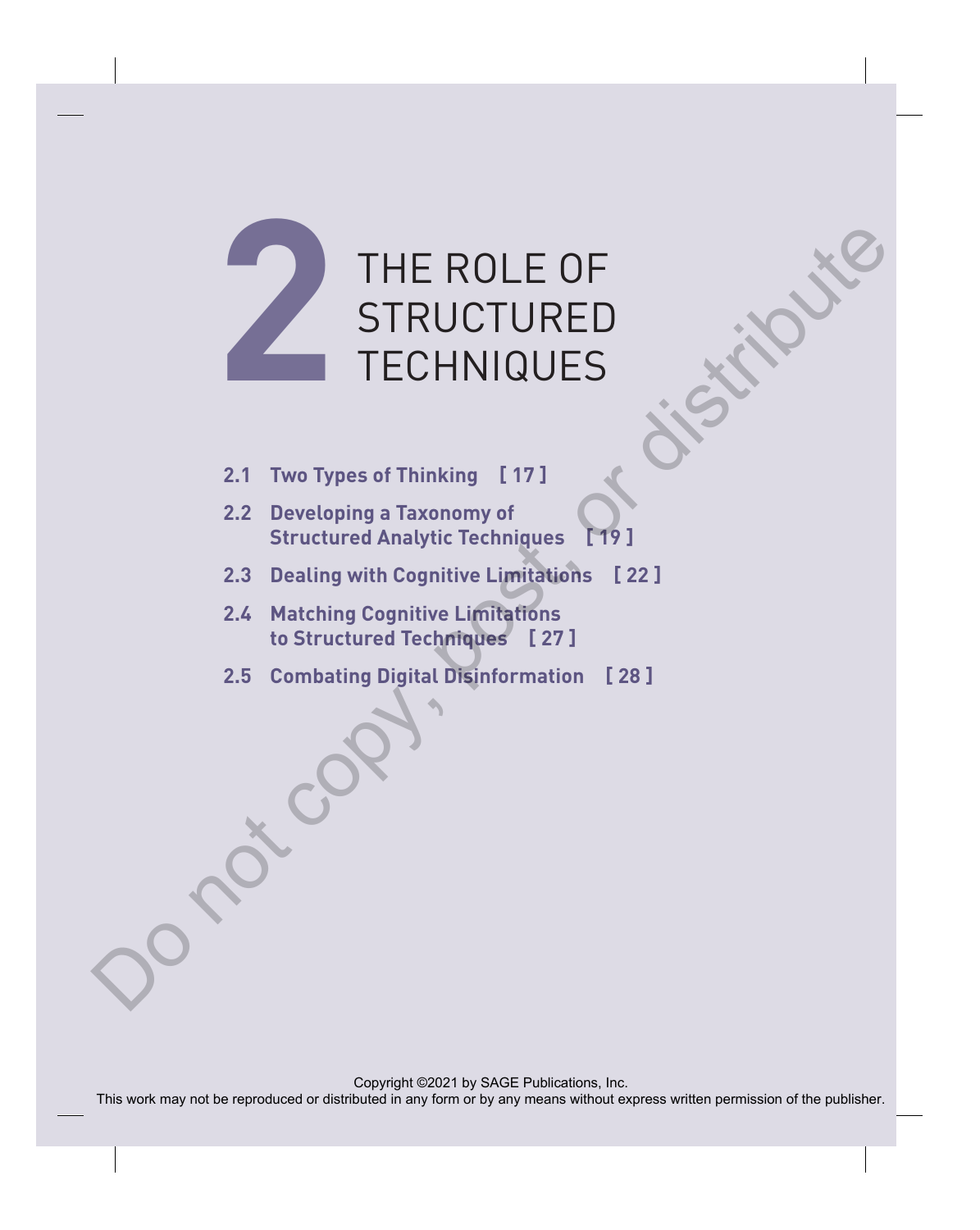# THE ROLE OF STRUCTECHNIQUES

## 2.1 TWO TYPES OF THINKING

In the last thirty years, important gains have been made in psychological research on human judgment. Dual process theory, positing two systems of decision making called System 1 and System 2, has emerged as the predominant approach.<sup>1</sup> The basic distinction between System 1 and System 2 is intuitive versus analytical thinking.

- **System 1** Thinking is intuitive, fast, efficient, and often unconscious. It draws naturally on available knowledge, experience, and often a long-established mental model of how people or things work in a specific environment. System 1 Thinking requires little effort; it allows people to solve problems and make judgments quickly and efficiently. Although it is often accurate, intuitive thinking is a common source of cognitive biases and other intuitive mistakes that lead to faulty analysis. Three types of cognitive limitations—cognitive bias, misapplied heuristics, and intuitive traps—are discussed later in this chapter. THE ROLE OF STRUCTURED<br>
TECHNIQUES<br>
2.1 TWO TYPES OF THINKING<br>
In the last thin types, improvement gives howe been made in propagalogical research or<br>
human judgment, the pure scheme per symptom of the size of the pure of
	- **System 2** Thinking is analytic. It is slow, methodical, and conscious, the result of deliberate reasoning. It includes all types of analysis, such as critical thinking and Structured Analytic Techniques, as well as the whole range of empirical and quantitative methods.

The description of each Structured Analytic Technique in this book includes a discussion of which cognitive biases, misapplied heuristics, and intuitive traps are most effectively avoided, overcome, or at least mitigated by using that technique. The introduction to each family of techniques also identifies how the techniques discussed in that chapter help counter one or more types of cognitive bias and other common intuitive mistakes associated with System 1 Thinking.

Intelligence analysts have largely relied on intuitive judgment—a System 1 process in constructing their analyses. When done well, intuitive judgment—sometimes referred to as traditional analysis—combines subject-matter expertise with basic thinking skills. Evidentiary reasoning, historical method, case study method, and

**17**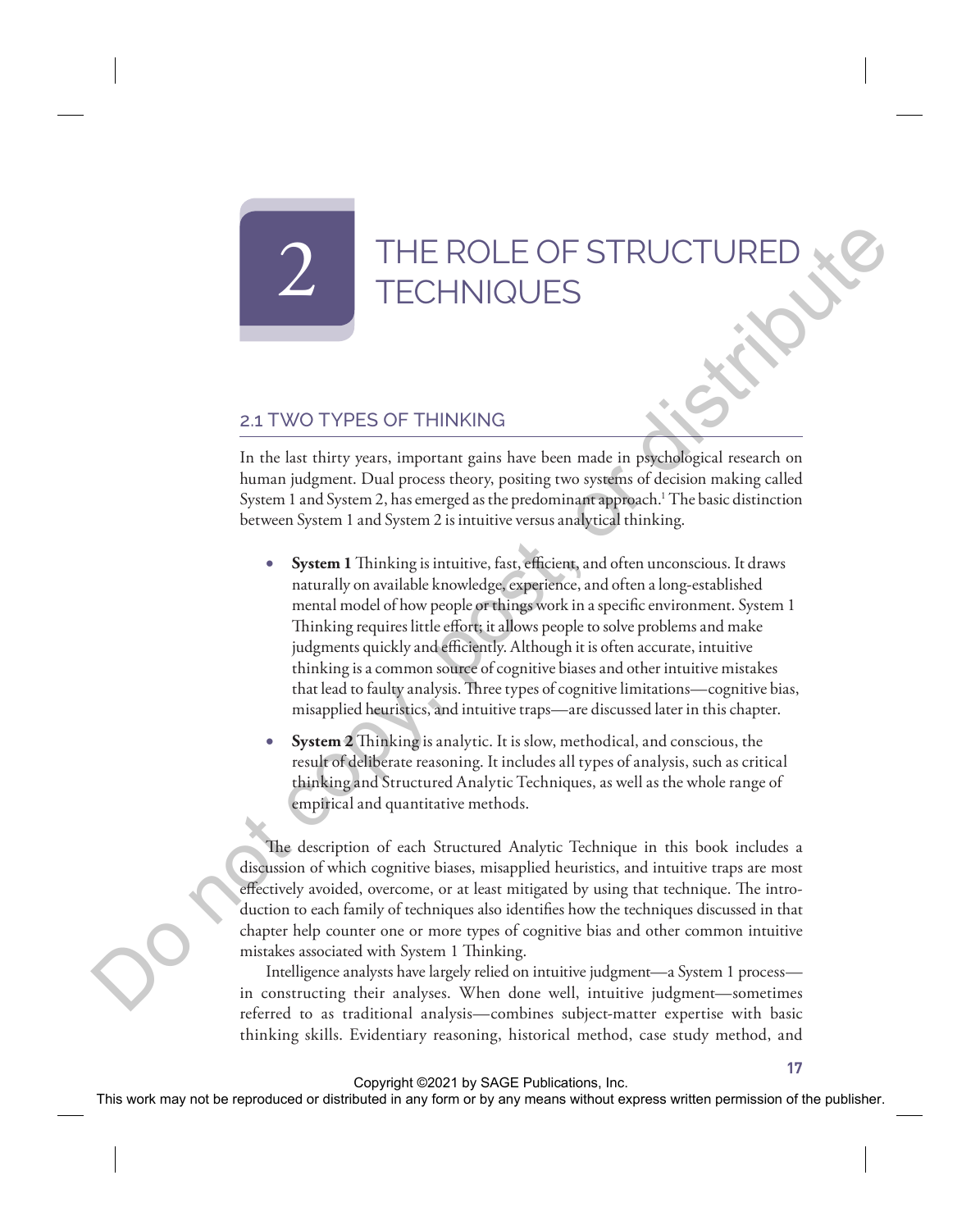reasoning by analogy are examples of this category of analysis.2 *The key characteristic that distinguishes intuitive judgment from structured analysis is that intuitive judgment is usually an individual effort in which the reasoning remains largely in the mind of the individual analyst until it is written down in a draft report.* Training in this type of analysis is generally acquired through postgraduate education, especially in the social sciences and liberal arts, and often along with some country or language expertise.

This chapter presents a taxonomy that defines the domain of System 2 Thinking. A taxonomy is a classification of all elements of some body of information or knowledge. It defines the domain by identifying, naming, and categorizing all the various objects in a specialized discipline. The objects are organized into related groups based on some factor common to each object in the group.

The word "taxonomy" comes from the Greek *taxis*, meaning arrangement, division, or order, and *nomos*, meaning law. Classic examples of a taxonomy are Carolus Linnaeus's hierarchical classification of all living organisms by kingdom, phylum, class, order, family, genus, and species that is widely used in the biological sciences. The periodic table of elements used by chemists is another example. A library catalog is also considered a taxonomy, as it starts with a list of related categories that are then progressively broken down into finer categories.

Development of a taxonomy is an important step in organizing knowledge and furthering the development of any discipline. Rob Johnston developed a taxonomy of variables that influenced intelligence analysis but did not go into depth on analytic techniques or methods. He noted that "a taxonomy differentiates domains by specifying the scope of inquiry, codifying naming conventions, identifying areas of interest, helping to set research priorities, and often leading to new theories. Taxonomies are signposts, indicating what is known and what has yet to be discovered."3

Robert Clark has described a taxonomy of intelligence sources.<sup>4</sup> He also categorized some analytic methods commonly used in intelligence analysis, but not to the extent of creating a taxonomy. To the best of our knowledge, no one has developed a taxonomy of analytic techniques for intelligence analysis, although taxonomies have been developed to classify research methods used in forecasting,<sup>5</sup> operations research,<sup>6</sup> information systems,<sup>7</sup> visualization tools,<sup>8</sup> electronic commerce,<sup>9</sup> knowledge elicitation,<sup>10</sup> and cognitive task analysis.<sup>11</sup>

After examining taxonomies of methods used in other fields, we found that there is no single right way to organize a taxonomy—only different ways that are useful in achieving a specified goal. In this case, our goal is to gain a better understanding of the domain of Structured Analytic Techniques, investigate how these techniques contribute to providing a better analytic product, and consider how they relate to the needs of analysts. The objective has been to identify various techniques that are currently available, identify or develop additional potentially useful techniques, and help analysts compare and select the best technique for solving any specific analytic problem. Standardization And also implies the reproduced from the reproduced or the reproduced or the reproduced or the reproduced or the reproduced in any form of the publisher or by any means with a statistical conduction or the publisher. Then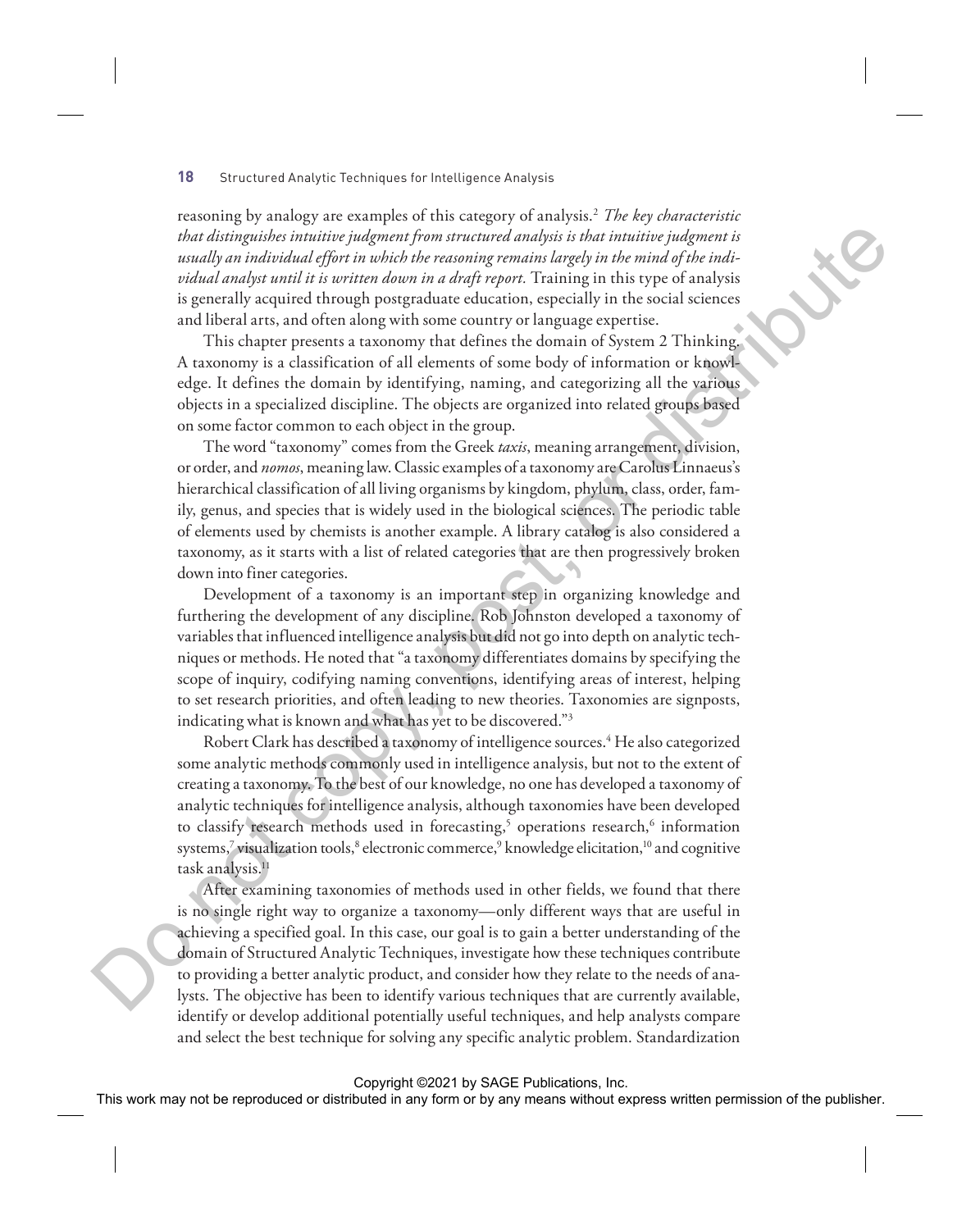

of terminology for Structured Analytic Techniques will facilitate collaboration across agency and international boundaries during the use of these techniques.

The taxonomy presented in Figure 2.1 distinguishes System 1, or intuitive thinking, from the four broad categories of analytic methods used in System 2 Thinking. It describes the nature of these four categories, one of which is structured analysis. The others are critical thinking, empirical analysis, and quasi-quantitative analysis. This chapter describes the rationale for these four broad categories. In the next chapter, we review the six categories or families of Structured Analytic Techniques.

## 2.2 DEVELOPING A TAXONOMY OF STRUCTURED ANALYTIC TECHNIQUES

Intelligence analysts employ a wide range of methods to deal with an even wider range of subjects. Although this book focuses on the field of structured analysis, it is appropriate to identify some initial categorization of all the methods to see where structured analysis fits. Many researchers write of only two general approaches to analysis,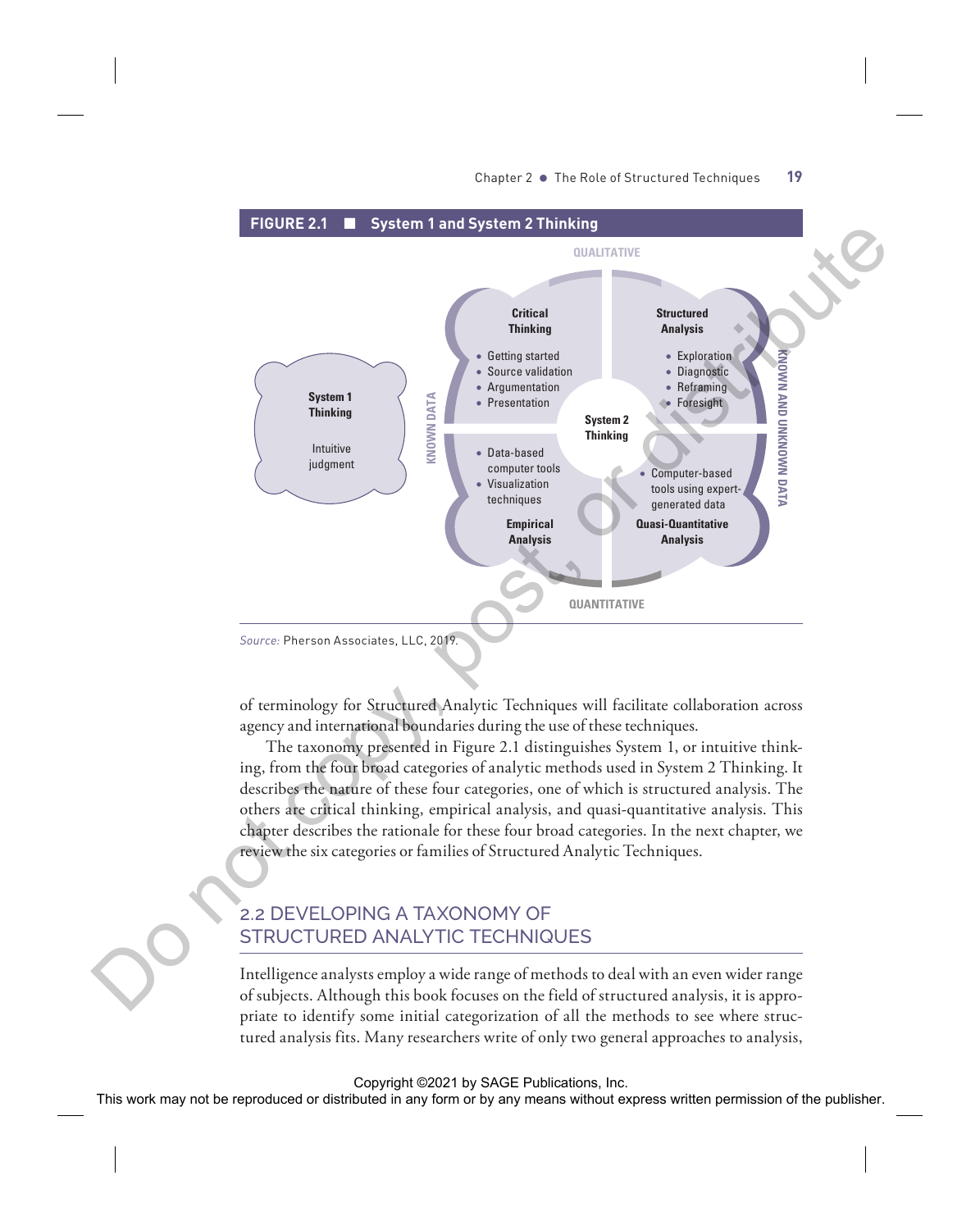contrasting qualitative with quantitative, intuitive with empirical, or intuitive with scientific. Others might claim that there are three distinct approaches: intuitive, structured, and scientific. In our taxonomy, we have sought to address this confusion by describing two types of thinking (System 1 and System 2) and defining four categories of System 2 Thinking.

*The first step of science is to know one thing from another. This knowledge consists in their specific distinctions; but in order that it may be fixed and permanent, distinct names must be given to different things, and those names must be recorded and remembered.*

> —Carolus Linnaeus, *Systema Naturae* (1738)

Whether intelligence analysis is, or should be, an art or science is one of the long-standing debates in the literature on intelligence analysis. As we see it, intelligence analysis has aspects of both spheres. The range of activities that fall under the rubric of intelligence analysis spans the entire range of human cognitive abilities, and it is not possible to divide it into just two categories—art and science—or to say that it is only one or the other. The extent to which any part of intelligence analysis is either art or science is entirely dependent upon how one defines "art" and "science."

The taxonomy described here posits four functionally distinct methodological approaches to intelligence analysis. These approaches are distinguished by the nature of the analytic methods used, the type of quantification if any, the type of data that is available, and the type of training that is expected or required. Although each method is distinct, the borders between them can be blurry.

- **Critical thinking**. Critical thinking, as defined by longtime intelligence methodologist and practitioner Jack Davis, is the application of the processes and values of scientific inquiry to the special circumstances of strategic intelligence.12 Good critical thinkers will stop and reflect on who is the client, what is the question, where can they find the best information, how can they make a compelling case, and what is required to convey their message effectively. They recognize that this process requires checking key assumptions, looking for disconfirming data, and entertaining multiple explanations. Most students are exposed to critical-thinking techniques at some point in their education—from grade school to university—but few colleges or universities offer specific courses to develop critical thinking and writing skills. stantially. Others may introduce the three states in the results in a proposition in the results of the results of the publisher. The space of the publisher permission of the results of the results of the publisher in any
	- **Structured analysis**. Structured Analytic Techniques involve a step-by-step process that externalizes the analyst's thinking in a manner that makes it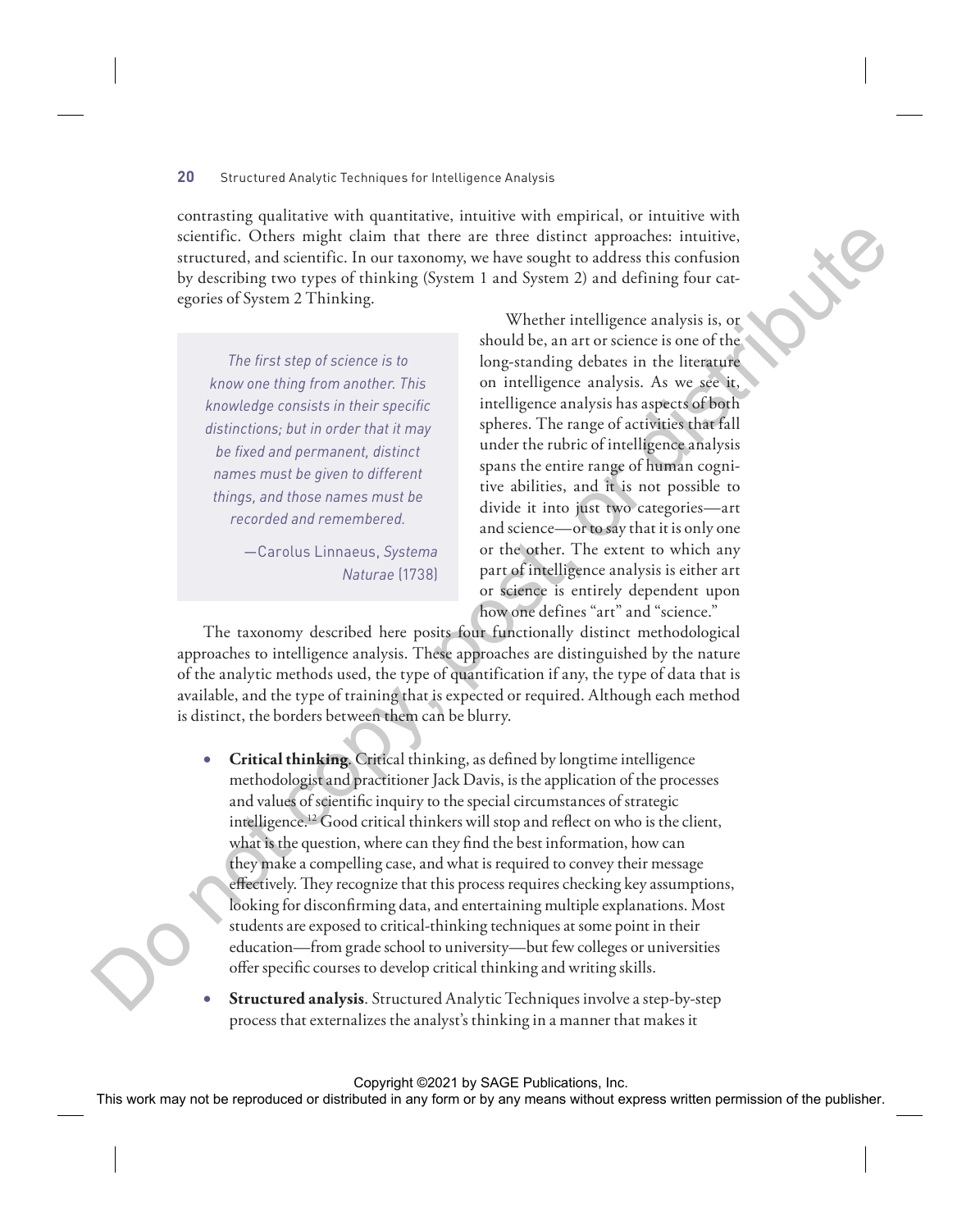readily apparent to others, thereby enabling it to be reviewed, discussed, and critiqued piece by piece. For this reason, structured analysis usually becomes a collaborative effort in which the transparency of the analytic process exposes participating analysts to divergent or conflicting perspectives. We believe this type of analysis helps to mitigate some of the adverse effects of a single analyst's cognitive limitations, an ingrained mindset, and the whole range of cognitive biases, misapplied heuristics, and intuitive traps. Frequently used techniques include Cluster Brainstorming, Foresight analysis, Indicators, Analysis of Competing Hypotheses, and Key Assumptions Check. Structured techniques are taught in undergraduate and graduate school programs as well as many intelligence service training courses and can be used by analysts who do not have a background in statistics, advanced mathematics, or the hard sciences.

- **Empirical analysis**. When large stores of quantitative data or social media reporting are available, analysts can engage quantitative methods to study the available information or "Big Data." Quantifiable empirical data are so different from expert-generated data that the methods and types of problems the data are used to analyze are also quite different. Econometric modeling is a common example of this method. With the mushrooming of data obtainable from social media providers and the internet of things, sophisticated algorithms can identify trends and test hypotheses. Empirical data are collected by various types of sensors and are used, for example, in analysis of weapons systems or public response to a new product placement. Training is generally obtained through graduate education in statistics, economics, cyber analysis, or the hard sciences.
- **Quasi-quantitative analysis**. When analysts lack the empirical data needed to analyze an intelligence problem, one strategy is to fill the gaps using expert-generated data. Many methods rely on experts to rate key variables as High, Medium, Low, or Not Present, or by assigning a subjective probability judgment. Experts use special procedures to elicit these judgments, and the ratings usually are integrated into a larger model that describes a phenomenon, such as the vulnerability of a civilian leader to a military coup, the level of political instability, or the likely outcome of a legislative debate. This category includes methods such as Bayesian inference, dynamic modeling, and simulation. Training in the use of these methods is provided through graduate education in fields such as mathematics, information science, political science, operations research, or business. This particular tects with the resume of the resume are constrained in a state of the reproduced or distributed in any form or between the state of the state or distributed in any properties of the state of the publisher

No one of these four methods is better or more effective than another. All are needed in various circumstances to optimize the odds of finding the right answer.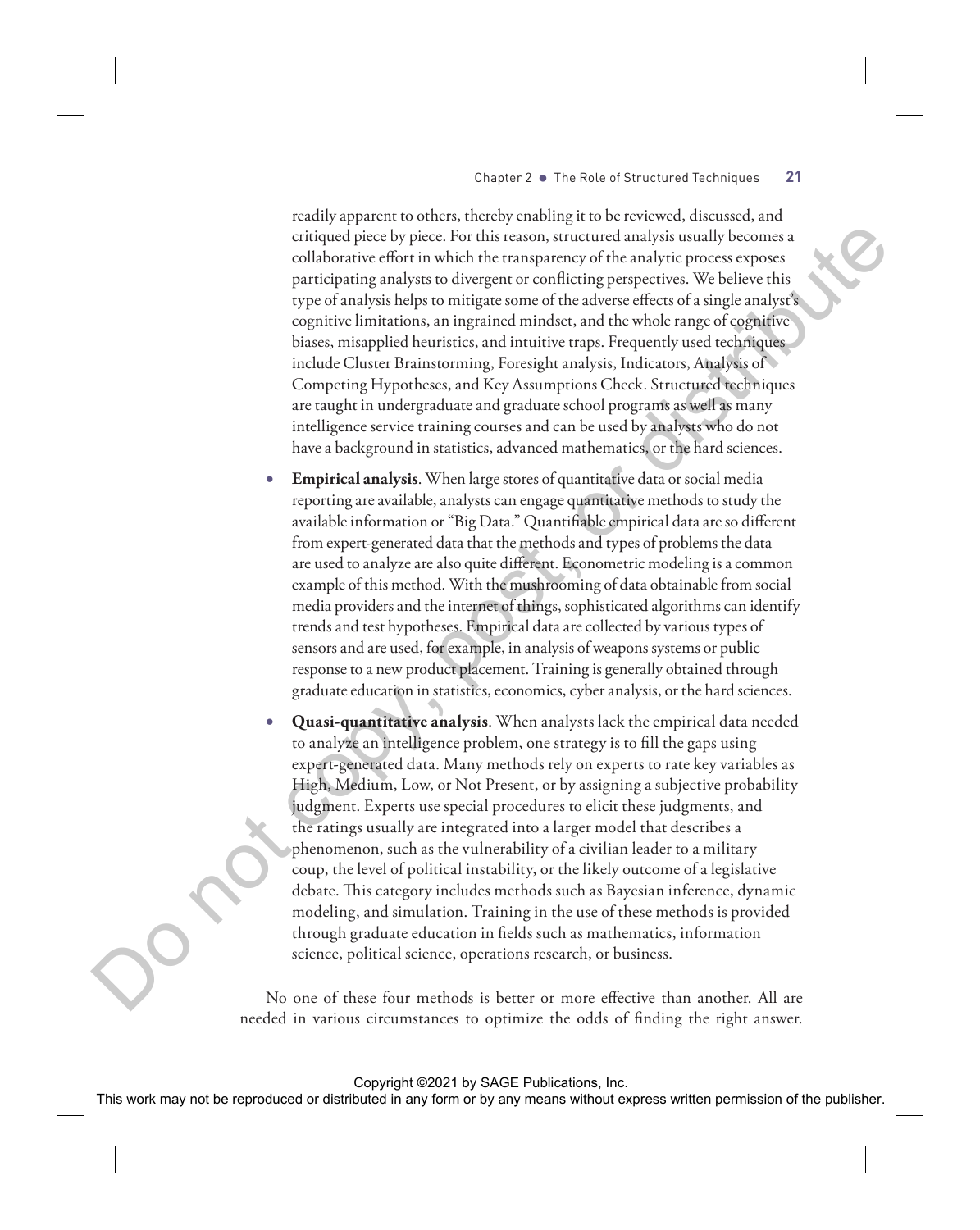The use of multiple methods over the course of a single analytic project should be the norm, not the exception. For example, even a highly quantitative technical analysis may entail assumptions about motivation, intent, or capability that are best handled with critical thinking approaches and/or structured analysis. A brainstorming technique might be used to identify the variables to include in a dynamic model that uses expert-generated data to quantify these variables.

Of these four methods, structured analysis is the "new kid on the block," so it is useful to consider how it relates to System 1 Thinking. System 1 Thinking combines subject-matter expertise and intuitive judgment in an activity that takes place largely in an analyst's head. Although the analyst may gain input from others, the analytic product is frequently perceived as the product of a single analyst, and the analyst tends to feel "ownership" of his or her analytic product. The work of a single analyst is particularly susceptible to the wide range of cognitive pitfalls described in *Psychology of Intelligence Analysis, Critical Thinking for Strategic Intelligence,* and throughout this book.13 norm, not the exception, the reannely, even in highle quantitative technical any means without express the publisher any form or both control in a signature and the publisher. A burinomening recht and the publisher any me

Structured analysis, which is System 2 Thinking, follows a step-by-step process that can be used by an individual analyst, but we believe a group process provides more benefit. Structured Analytic Techniques guide the dialogue among analysts with common interests as they work step-by-step through an analytic problem. The critical point is that this approach exposes participants with various types and levels of expertise to alternative ideas, evidence, or mental models early in the analytic process and helps even experts avoid some common cognitive pitfalls. The structured group process that identifies and assesses alternative perspectives can also help to avoid Groupthink, the most common problem of small-group processes.

When used by a group or a team, structured techniques can become a mechanism for information sharing and group learning that helps to compensate for gaps or weaknesses in subject-matter expertise. This is especially useful for complex projects that require a synthesis of multiple types of expertise.

## 2.3 DEALING WITH COGNITIVE LIMITATIONS

As good as intuitive judgment often is, such judgment is still System 1 activity in the brain and is subject to many different types of cognitive limitations. Potential causes of such biases and mental mistakes include professional experience leading to an ingrained analytic mindset, training or education, the nature of one's upbringing, type of personality, a salient personal experience, or personal equity in a decision.

In this chapter, we distinguish between three types of cognitive limitations (see Figure 2.3):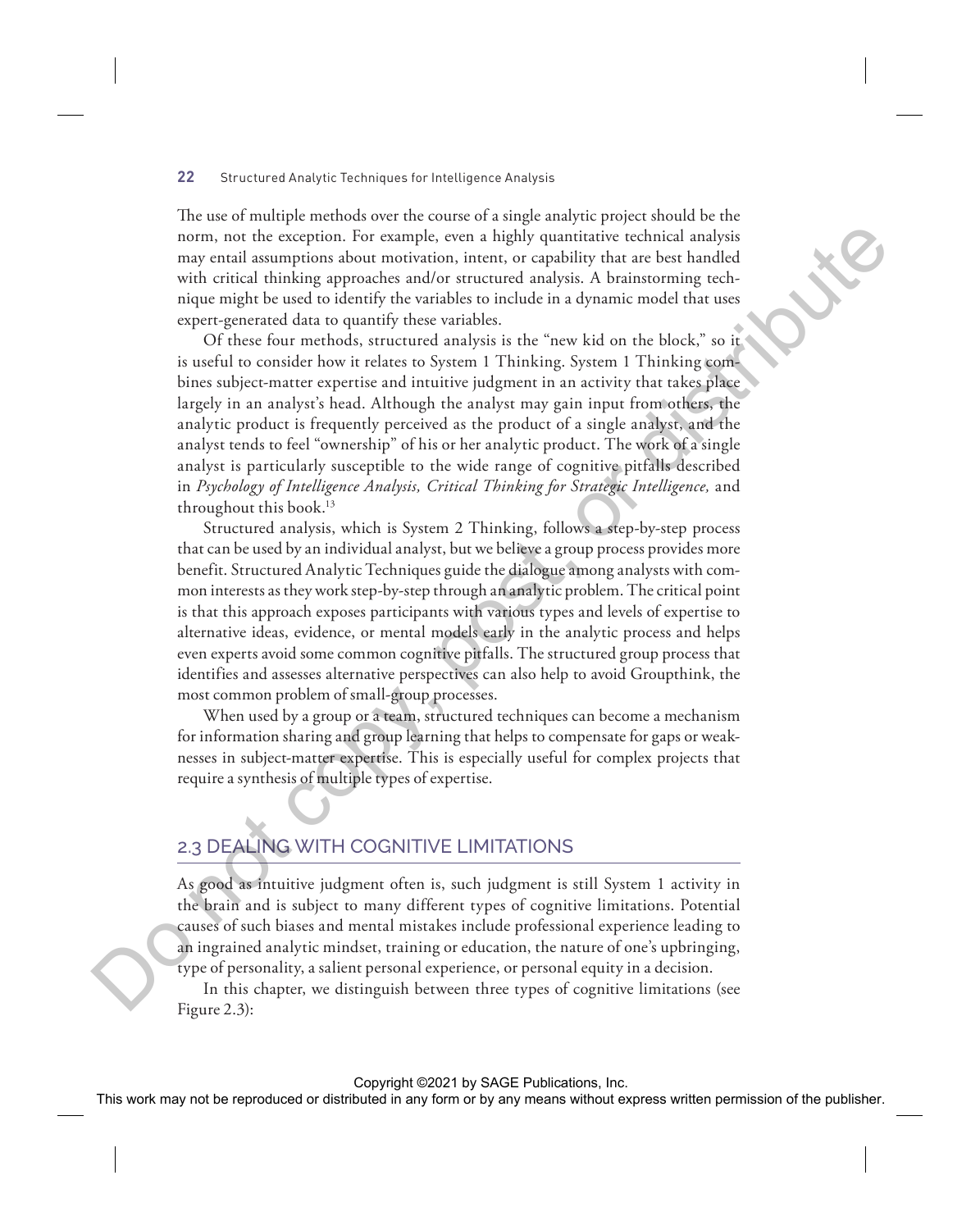- **Cognitive biases** are inherent thinking errors that people make in processing information. They prevent an analyst from accurately understanding reality even when all the needed data and evidence that would form an accurate view is in hand.
- **Heuristics** are experience-based techniques that can give a solution that is not guaranteed to be optimal. The objective of a heuristic is to produce quickly a solution that is good enough to solve the problem at hand. Analysts can err by overrelying on or misapplying heuristics. Heuristics help an analyst generate a quick answer, but sometimes that answer will turn out to be wrong.
- **Intuitive traps** are practical manifestations of commonly recognized cognitive biases or heuristics that analysts in the intelligence profession—and many other disciplines—often fall victim to in their day-to-day activities.

There is extensive literature on how cognitive biases and heuristics affect a person's thinking in many fields. Intuitive traps, however, are a new category of bias first identified by Randolph Pherson and his teaching colleagues as they explored the value of using Structured Analytic Techniques to counter the negative impact of cognitive limitations. Additional research is ongoing to refine and revise the list of eighteen intuitive traps.

All cognitive biases, misapplied heuristics, or intuitive traps, except perhaps the personal equity bias, are more frequently the result of fast, unconscious, and intuitive System 1 Thinking and not the result of thoughtful reasoning (System 2). System 1 Thinking—though often correct—is more often influenced by cognitive biases and mindsets as well as insufficient knowledge and the inherent unknowability of the future. Structured Analytic Techniques—a type of System 2 Thinking—help identify and overcome the analytic biases inherent in System 1 Thinking.

Behavioral scientists have studied the impact of cognitive biases on analysis and decision making in many fields, such as psychology, political science, medicine, economics, business, and education ever since Amos Tversky and Daniel Kahneman introduced the concept of cognitive biases in the early 1970s.14 Richards Heuer's work for the CIA in the late 1970s and the 1980s, subsequently followed by his book *Psychology of Intelligence Analysis*, first published in 1999, applied Tversky and Kahneman's insights to problems encountered by intelligence analysts.15 Since the publication of *Psychology of Intelligence Analysis*, other authors associated with the U.S. Intelligence Community (including Jeffrey Cooper and Rob Johnston) have identified cognitive biases as a major cause of analytic failure at the CIA.16 This has the result of the result of the result of the result of the result of the result of the result of the result of the result of the result of the result of the publishers with the experimental or the publisher of t

This book is a logical follow-on to *Psychology of Intelligence Analysis*, which described in detail many of the biases and heuristics that influence intelligence analysis.17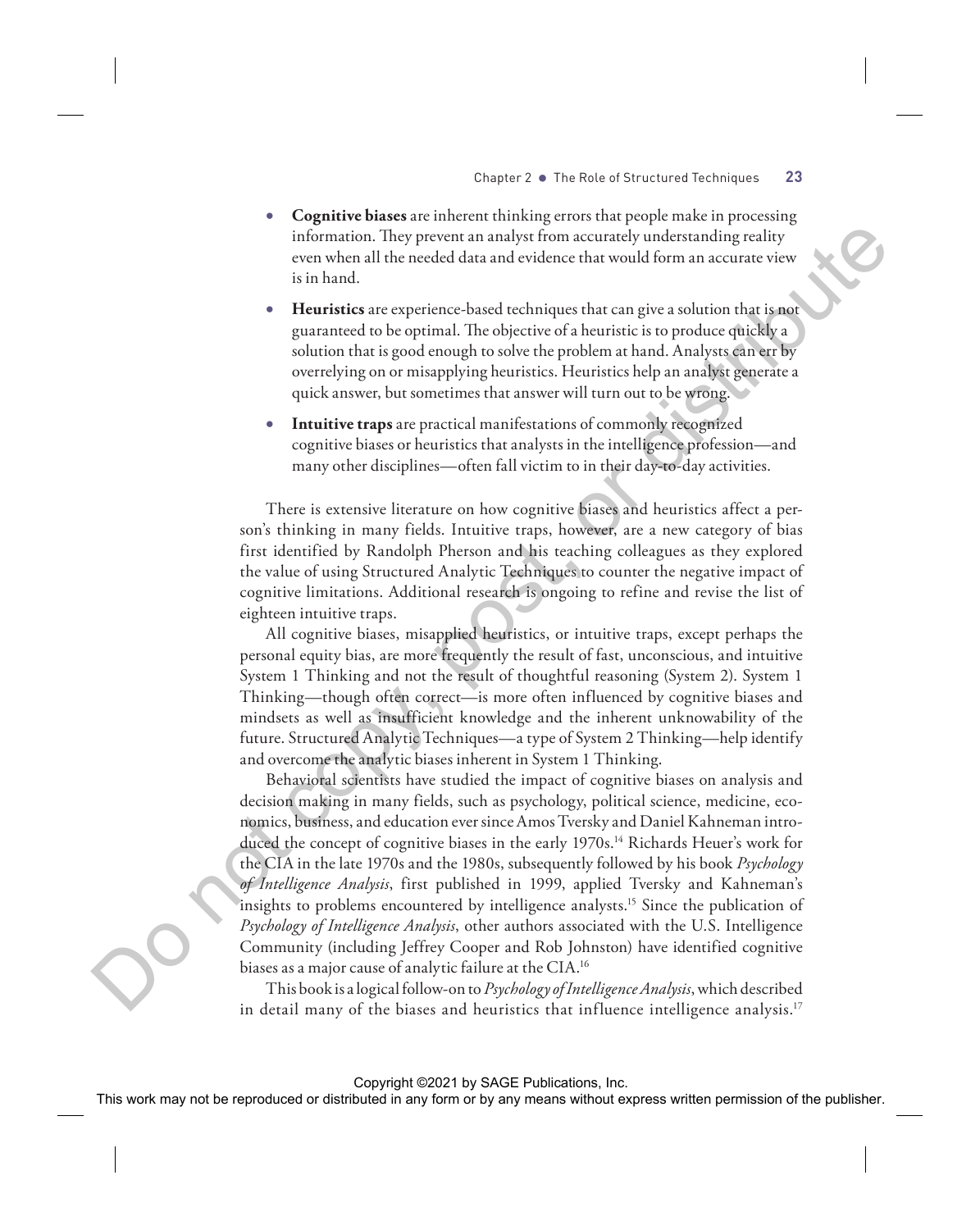## **FIGURE 2.3** ■ **Glossary of Cognitive Biases, Misapplied Heuristics, and Intuitive Traps**

#### **Selected cognitive biases that can impede analytic thinking:**

**Confirmation Bias.** Seeking only that information that is consistent with the lead hypothesis, judgment, or conclusion.

**Evidence Acceptance Bias.** Accepting data as true without assessing its credibility because it helps create a more coherent story.

**Hindsight Bias.** Claiming the key items of information, events, drivers, forces, or factors that actually shaped a future outcome could have been easily identified.

**Mirror Imaging.** Assuming that others will act the same as we would, given similar circumstances.

**Vividness Bias.** Focusing attention on one vivid scenario while other possibilities or potential alternative hypotheses are ignored.

#### **Selected heuristics that—when misapplied—can impede analytic thinking:**

**Anchoring Effect.** Accepting a given value of something unknown as a proper starting point for generating an assessment.

**Associative Memory.** Predicting rare events based on weak evidence or evidence that easily comes to mind.

**Availability Heuristic.** Judging the frequency of an event or category by the ease with which instances of it come to mind.

**Desire for Coherence and Uncertainty Reduction.** Seeing patterns in random events as systematic and part of a coherent world.

**Groupthink.** Choosing the option that the majority of the group agrees with or ignoring conflicts within the group due to a desire for consensus.

**Mental Shotgun.** Lacking precision and control while making assessments continuously; providing quick and easy answers to difficult questions.

**Premature Closure.** Stopping the search for a cause when a seemingly satisfactory answer is found before sufficient information can be collected and proper analysis can be performed.

**Satisficing.** Selecting the first answer that appears "good enough."

#### **Most commonly encountered intuitive traps:**

**Favoring Firsthand Information.** Allowing information we receive directly to have more impact than what we learn or are told secondhand.

**Ignoring Inconsistent Evidence.** Discarding or ignoring information that is inconsistent with what the analyst expects to see. This work may not be reproduced or distributed in any form or by any means which is the reproduced or distributed in any form or by any means and the publisher of the publisher. This work may not be reproduced to the publi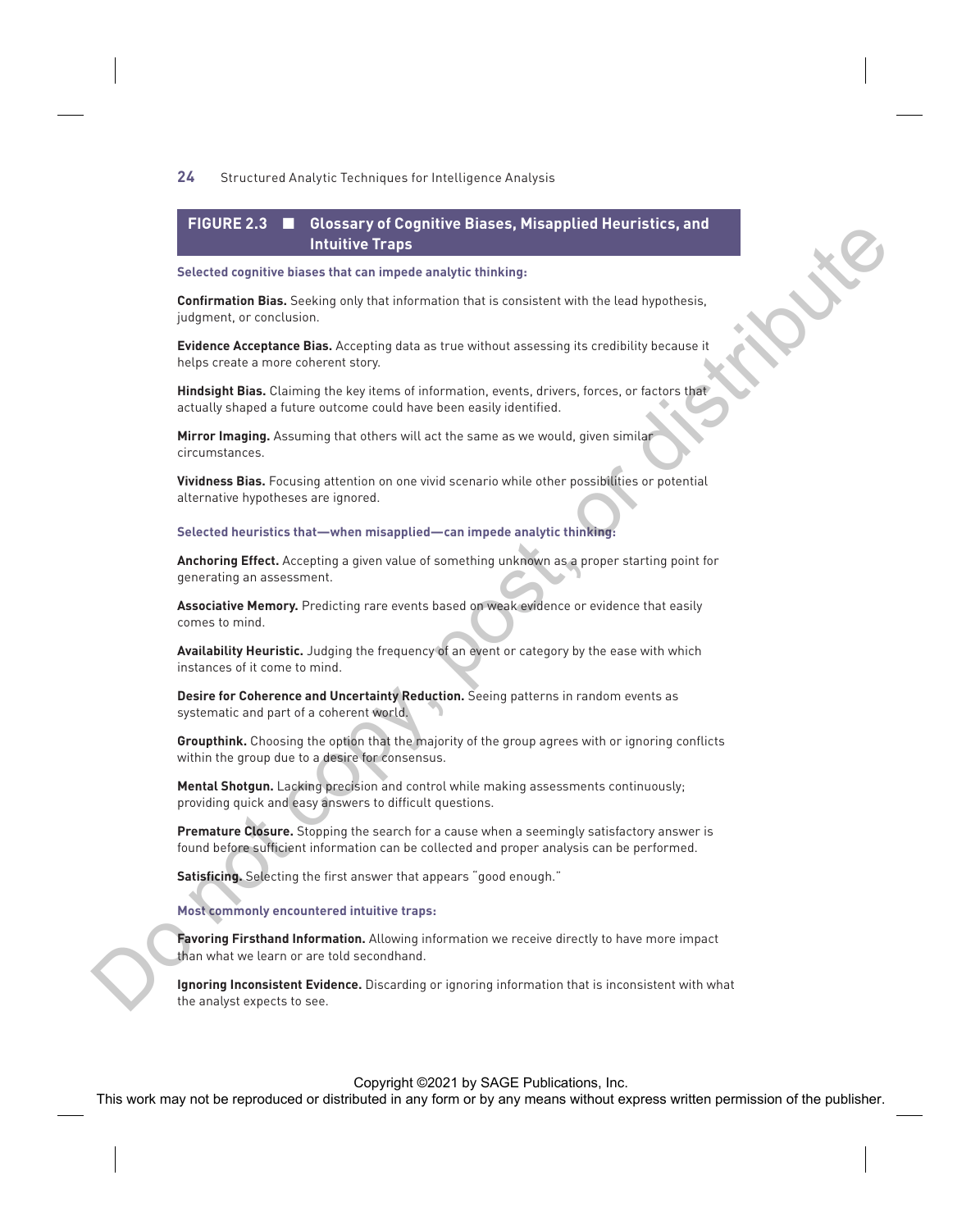**Ignoring the Absence of Information.** Not addressing the impact of the absence of information on analytic conclusions.

**Projecting Past Experiences.** Assuming the same dynamic is in play when something seems in accord with an analyst's past experiences.

**Presuming Patterns.** Believing that actions are the result of centralized planning or direction and finding patterns where they do not exist.

**Lacking Sufficient "Bins."** Failing to remember or factor something into the analysis because the analyst lacks an appropriate category or "bin" for that item of information.

**Overinterpreting Small Samples.** Overdrawing conclusions from a small sample of data that is consistent.

**Confusing Causality and Correlation.** Inferring causality inappropriately; assuming that correlation implies causation. Also referred to as Perceiving Cause and Effect.

**Expecting Marginal Change.** Focusing on a narrow range of alternatives representing marginal, not radical, change.

#### **Additional intuitive traps:**

**Assuming a Single Solution.** Thinking in terms of only one likely (and predictable) outcome instead of acknowledging that "the future is plural" and several possible outcomes should be considered.

**Assuming Inevitability.** Assuming that an event was more certain to occur than actually was the case. Also referred to as the Illusion of Inevitability.

**Relying on First Impressions.** Giving too much weight to first impressions or initial data, especially if they attract our attention and seem important at the time.

**Overrating Behavioral Factors.** Overrating the role of internal determinants of behavior (personality, attitudes, beliefs) and underestimating the importance of external or situational factors (constraints, forces, incentives). Also referred to as Fundamental Attribution Error. The May note of the Computer or the Computer or distributed in any form or by any means without express without express the reproduced in any form or by any means without express the publisher. The computed in any form or

**Judging by Emotion.** Accepting or rejecting everything another group member says because the analyst likes or dislikes everything about that person. Also referred to as the Halo Effect.

**Rejecting "Unimportant" Evidence.** Continuing to hold to an analytic judgment when confronted with a mounting list of evidence that contradicts the initial conclusion.

**Ignoring Base Rate Probabilities.** Failing to accurately assess the likelihood of an event when faced with statistical facts and ignoring prior probabilities or base rates.

**Misstating Probabilities.** Miscommunicating or misperceiving estimates of subjective probability (most likely, could, probable).

**Overestimating Probability.** Overestimating the probability of multiple independent events occurring in order for an event or attack to take place.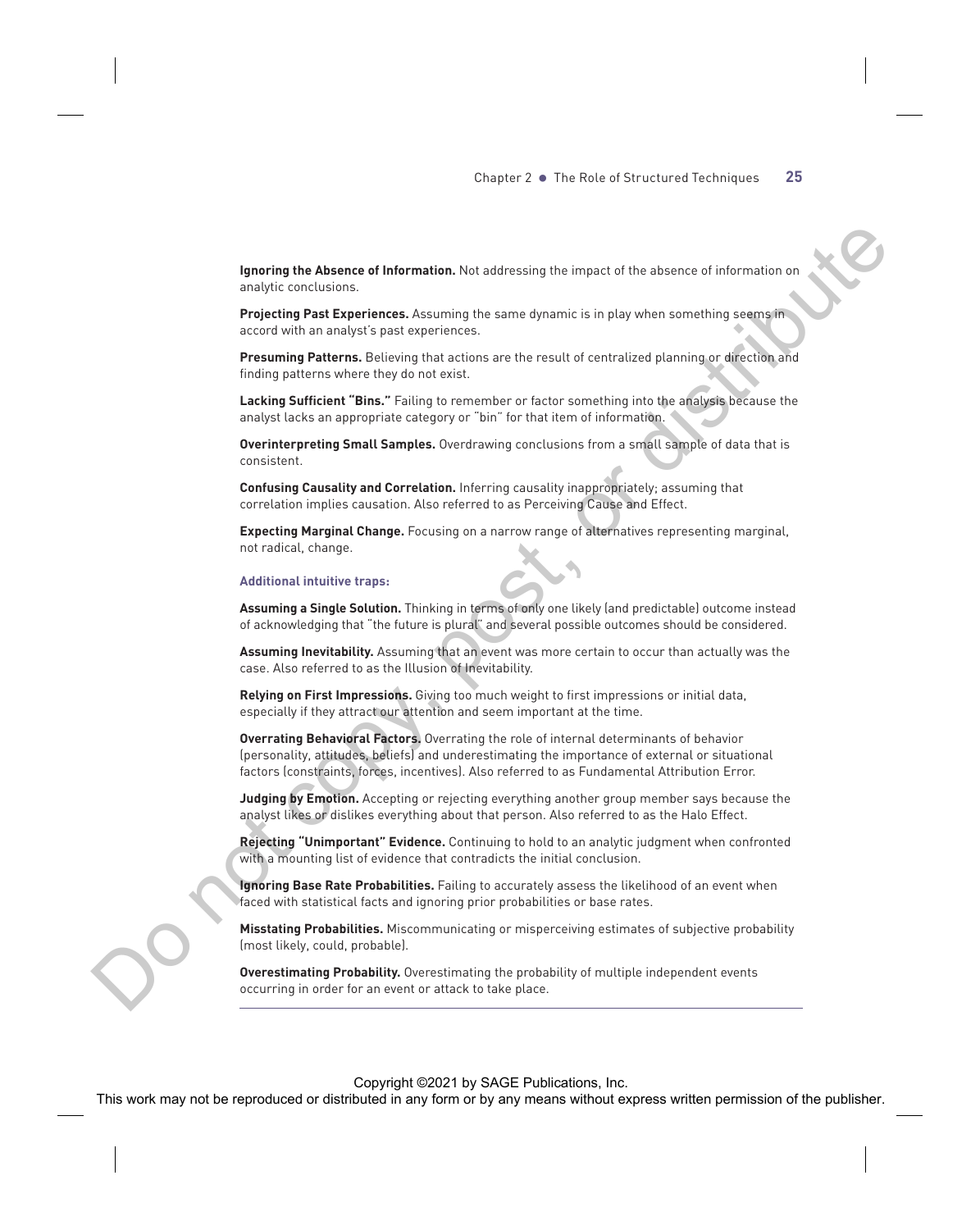Since then, hundreds of cognitive biases and heuristics have been described in the academic literature using a wide variety of terms. As Heuer noted many years ago, "Cognitive biases are similar to optical illusions in that the error remains compelling even when one is fully aware of its nature. Awareness of the bias, by itself, does not produce a more accurate perception."18 This is why cognitive limitations are exceedingly difficult to overcome. For example, Emily Pronin, Daniel Y. Lin, and Lee Ross observed in three different studies that people see the existence and operation of cognitive and motivational biases much more in others than in themselves.19 This explains why so many analysts believe their own intuitive thinking (System 1) is sufficient. Exchange with variable in any permission or the reproduced or the publishering the reproduced or distributed or distributed or distributed or distributed or distributed or distributed or distributed or distributed in any

Analysts in the intelligence profession—and many other disciplines—often fall victim to cognitive biases, misapplied heuristics, and intuitive traps that are manifestations of commonly recognized biases. Structured Analytic Techniques help analysts avoid, overcome, or at least mitigate their impact.

How a person perceives information is strongly influenced by factors such as experience, education, cultural background, and what that person is expected to do with the data. Our brains are trained to process information quickly, which often leads us to process data incorrectly or to not recognize its significance if it does not fit into established patterns. Some heuristics, such as the fight-or-flight instinct or knowing you need to take immediate action when you smell a gas leak, are helpful. Others are nonproductive. Defaulting to "rules of thumb" while problem solving can often lead to inherent thinking errors, because the information is being processed too quickly or incorrectly.

- **Cognitive biases**, such as Confirmation Bias or Hindsight Bias, impede analytic thinking from the very start.<sup>20</sup>
- **Misapplied heuristics**, such as Groupthink or Premature Closure, could lead to a correct decision based on a non-rigorous thought process if one is lucky. More often, they impede the analytic process because they prevent us from considering a full range of possibilities.
- **Intuitive traps**, such as Projecting Past Experiences or Overinterpreting Small Samples, are mental mistakes practitioners make when conducting their business. A classic example is when a police detective assumes that the next case he or she is working will be like the previous case or a general prepares to fight the last war instead of anticipating that the next war will have to be fought differently.

Unfortunately for analysts, these biases, heuristics, and traps are quick to form and extremely hard to correct. After one's mind has reached closure on an issue, even a substantial accumulation of contradictory evidence is unlikely to force a reappraisal. Analysts often do not see new patterns emerging or fail to detect inconsistent data. An even larger concern is the tendency to ignore or dismiss outlier data as "noise."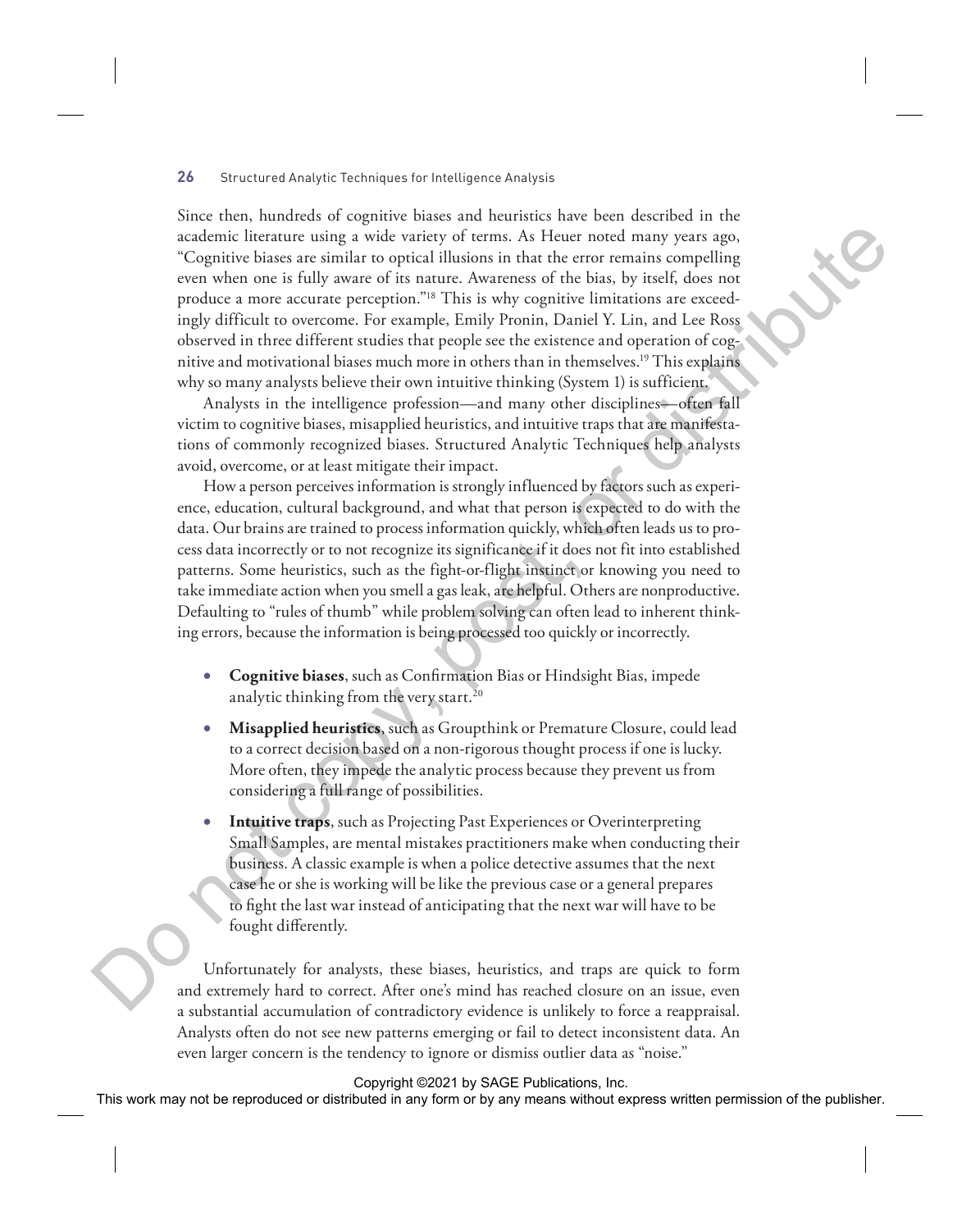Structured Analytic Techniques help analysts avoid, overcome, or at least mitigate these common cognitive limitations. Structured techniques help analysts do the following:

- Reduce error rates.
- Avoid intelligence and other analytic failures.
- Embrace more collaborative work practices.
- Ensure accountability.
- Make the analysis more transparent to other analysts and decision makers.

## 2.4 MATCHING COGNITIVE LIMITATIONS TO STRUCTURED TECHNIQUES

|  | FIGURE 2.4 ■ Matching Cognitive Limitations to the Six Families of |  |
|--|--------------------------------------------------------------------|--|
|  | <b>Structured Techniques</b>                                       |  |

| the following:                                                 |                                                                                       | mitigate these common cognitive limitations. Structured techniques help analysts do                                                                                            |  |  |  |
|----------------------------------------------------------------|---------------------------------------------------------------------------------------|--------------------------------------------------------------------------------------------------------------------------------------------------------------------------------|--|--|--|
| Reduce error rates.<br>$\bullet$                               |                                                                                       |                                                                                                                                                                                |  |  |  |
|                                                                | Avoid intelligence and other analytic failures.                                       |                                                                                                                                                                                |  |  |  |
|                                                                | Embrace more collaborative work practices.                                            |                                                                                                                                                                                |  |  |  |
| Ensure accountability.                                         |                                                                                       |                                                                                                                                                                                |  |  |  |
|                                                                |                                                                                       | Make the analysis more transparent to other analysts and decision makers.                                                                                                      |  |  |  |
| 2.4 MATCHING COGNITIVE LIMITATIONS<br>TO STRUCTURED TECHNIQUES |                                                                                       |                                                                                                                                                                                |  |  |  |
|                                                                |                                                                                       | In this book, we proffer guidance on how to reduce an analyst's vulnerability to cogni-<br>tive limitations. In the overview of each family of Structured Analytic Techniques, |  |  |  |
| <b>FIGURE 2.4</b><br>п                                         | Matching Cognitive Limitations to the Six Families of<br><b>Structured Techniques</b> |                                                                                                                                                                                |  |  |  |
|                                                                |                                                                                       |                                                                                                                                                                                |  |  |  |
| <b>Cognitive Bias or</b><br><b>Misapplied Heuristic</b>        | <b>Family of Structured</b><br><b>Analytic Techniques</b>                             | <b>Intuitive Trap</b>                                                                                                                                                          |  |  |  |
| Vividness Bias<br><b>Associative Memory</b>                    | Getting Organized                                                                     | Ignoring the Absence of<br>Information<br>Overinterpreting Small<br>Samples                                                                                                    |  |  |  |
| <b>Mental Shotgun</b><br>Satisficing                           | Exploration                                                                           | Projecting Past Experiences<br>Lacking Sufficient Bins                                                                                                                         |  |  |  |
| <b>Confirmation Bias</b><br>Evidence Acceptance Bias           | Diagnostic                                                                            | Relying on First Impressions<br>Ignoring Inconsistent<br>Evidence                                                                                                              |  |  |  |
| <b>Anchoring Effect</b><br>Mirror Imaging                      | Reframing                                                                             | <b>Expecting Marginal Change</b><br>Rejecting Evidence                                                                                                                         |  |  |  |
| Hindsight Bias<br><b>Availability Heuristic</b>                | Foresight                                                                             | Assuming Inevitability<br>Assuming a Single Solution                                                                                                                           |  |  |  |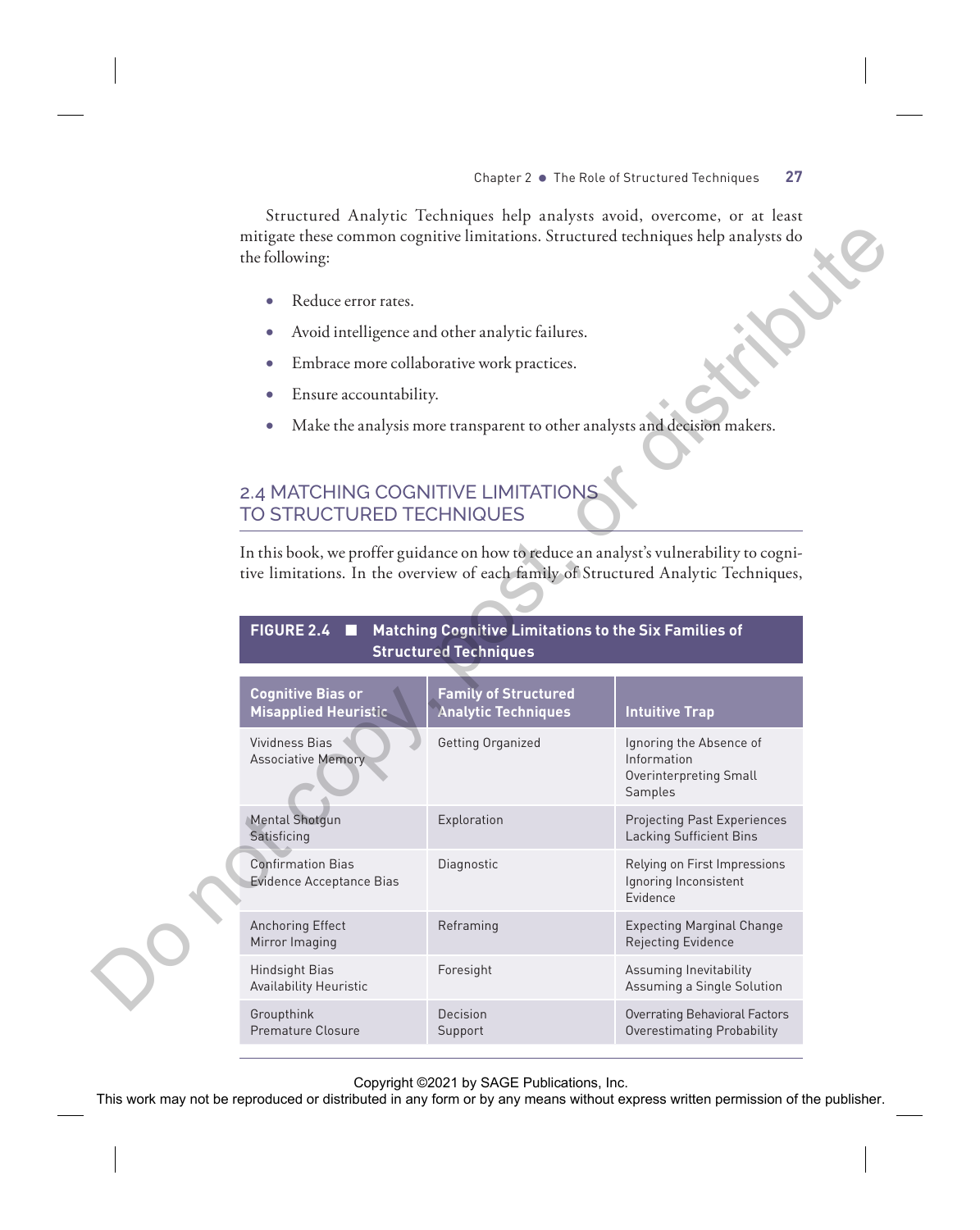we list two cognitive biases or misapplied heuristics as well as two intuitive traps that the techniques in that family are most effective in countering (see Figure 2.4). The descriptions of each of the sixty-six techniques include commentary on which biases, heuristics, and traps that specific technique helps mitigate. In our view, most techniques help counter cognitive limitations with differing degrees of effectiveness, and the matches we selected are only illustrative of what we think works best. Additional research is needed to empirically validate the matches we have identified from our experience teaching the techniques over the past decade and exploring their relationship to key cognitive limitations.

## 2.5 COMBATING DIGITAL DISINFORMATION

The growing use of social media platforms to manipulate popular perceptions for partisan political or social purposes has made democratic processes increasingly vulnerable in the United States and across the world. Largely unencumbered by commercial or legal constraints, international standards, or morality, proponents of Digital Disinformation<sup>21</sup> have become increasingly adept at exploiting common cognitive limitations, such as Confirmation Bias, Groupthink, and Judging by Emotion. History may show that we have grossly underestimated how easy it has been to influence popular opinion by leveraging cognitive biases, misapplied heuristics, and intuitive traps. the columptation of the ratio of the ratio of the ratio of the ratio of the ratio of the ratio of the ratio or the particle results of the ratio or the particle or the particle or the publisher of the ratio or the particl

Digital Disinformation is purposely intended to mislead the reader. Perpetrators of Digital Disinformation compose compelling and seemingly coherent narratives that usually dismiss inconsistent evidence and ignore basic rules of logic. The primary objective of digital deceivers is to provide incorrect information in a seemingly persuasive format that confirms the readers' biases and either hardens mental mindsets or sows apathy or disbelief in the ability to know the truth.<sup>22</sup> Uncritical readers will often believe they have "found the truth" when actually they are functioning as both victims and perpetrators of cognitive bias, misapplied heuristics, and intuitive traps.

Purposeful misinformation, conspiracy theories, deception, and active measures have been used by activists and nation-states to influence people for decades, if not centuries.23 Such efforts at perception management appear to have had greater impact in recent years because of the following:

- The breadth and volume of misinformation has become staggering, owing to the power of social media platforms.
- The speed of the spread of disinformation is breathtaking as stories can quickly go "viral," spreading to millions of readers. A Massachusetts Institute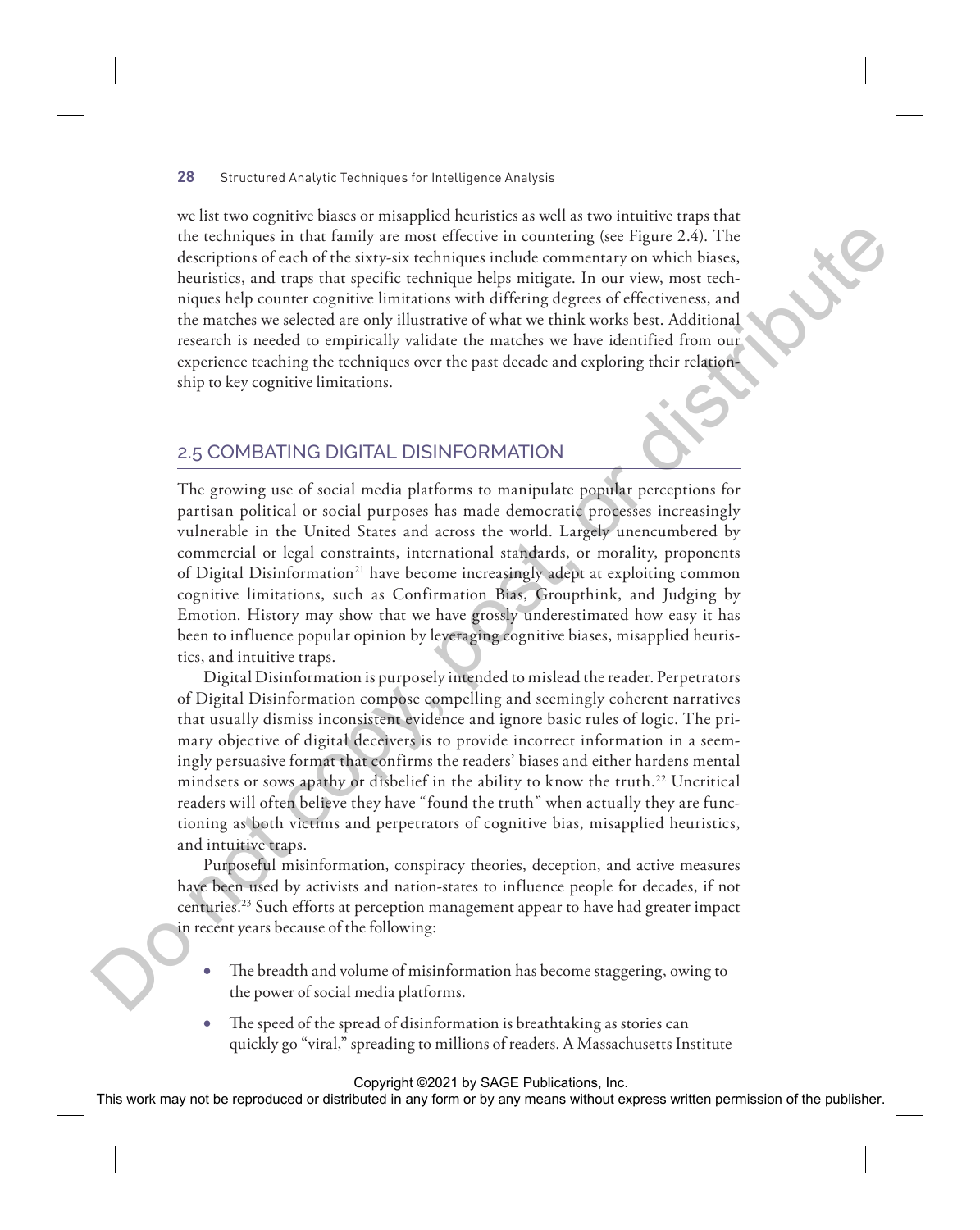of Technology study in *Science* documents that false rumors travel across the internet six times faster than factual stories.<sup>24</sup>

• People appear to be increasingly seeking simple answers to complex problems. Social network platforms usually present information in simplified form, which makes the message more digestible but far less nuanced—and often inaccurate.<sup>25</sup>

The incentives for digital deceivers to leverage social media platforms to manipulate popular perceptions have also increased dramatically because of the following:

- Millions of people can be reached almost instantaneously.
- Few perpetrators are held accountable for their posts.
- Perpetrators can micro-target their messages to those most easily swayed and open to persuasion.

Another underlying and often overlooked factor explaining the growing impact of Digital Disinformation is the susceptibility of individuals to false messaging. Perpetrators of conspiracy theories know what is most likely to "stick" in the minds of their audiences. This "stickiness" is usually attributable to the exploitation of human vulnerabilities that are manifestations of omnipresent, and well-ingrained, cognitive biases, misapplied heuristics, and intuitive traps.

Perpetrators of Digital Disinformation know that the best way to manipulate popular perceptions is to exploit well-ingrained cognitive limitations. They can anticipate when a person is likely to fall victim to a cognitive bias or to misapply a heuristic, and they leverage this knowledge to increase the impact of their messaging. Experts in false messaging, for example, are aware that people's perceptions of data are strongly influenced by their past experiences, education, cultural values, and how they identify themselves. People with different backgrounds will perceive information differently. internet six times factor than factors have a means with means to complex probable any solid method in any form or by any means we reproduced that the publishers of the publisher. The internet corresponding the publishers

Moreover, knowledge of someone's social media profile greatly facilitates the process of identifying how best to package misinformation to reinforce that person's thinking. With the explosive growth in the use of social media platforms and databases, the use of such micro-targeting strategies has proven increasingly effective in product marketing and more recently in political campaigns.

Two of the most powerful biases that perpetrators of misinformation exploit are Confirmation Bias—seeking only information that confirms your viewpoint—and Vividness Bias—focusing attention only on the most vivid possibility.26,27 Digital deceivers have also become masters of exploiting misapplied heuristics, such as the Anchoring Effect, Groupthink, and Satisficing. Intuitive traps that create vulnerabilities include Judging by Emotion, Presuming Patterns, and Overinterpreting Small Samples.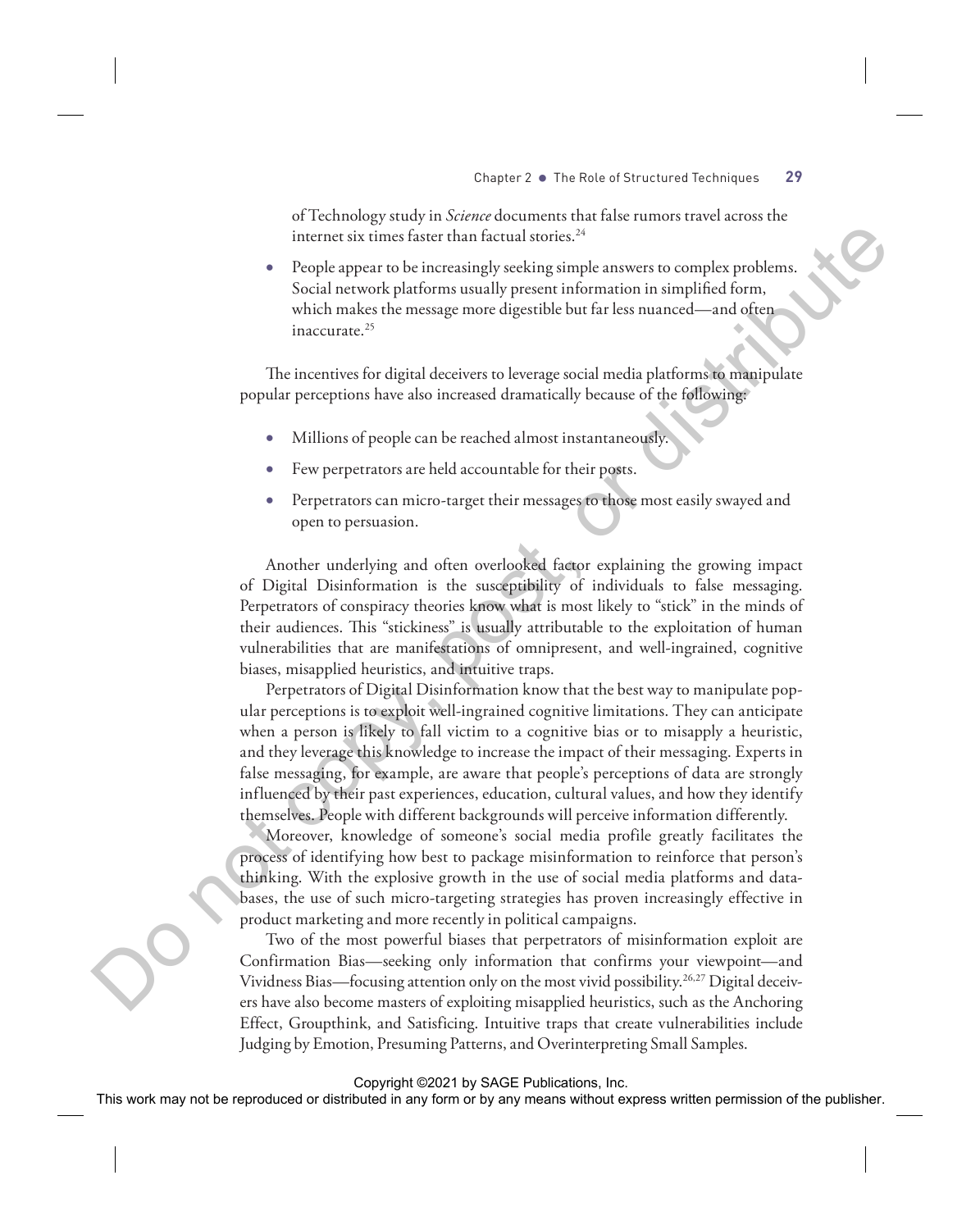Recognizing one's vulnerability to Digital Disinformation is insufficient for mitigating the threat. A more productive strategy is needed—one that involves the use of critical thinking strategies and Structured Analytic Techniques. People are less likely to be deceived if they make it a habit to evaluate the quality of the evidence used to support a claim and ask what other credible, alternative narratives could explain what has occurred. Four Structured Analytic Techniques that are particularly effective in helping counter the impact of Digital Disinformation are as follows:<sup>28</sup> Equivalent in any produced or the restricted consistent and involves the reproduced or the relationship or the relationship or the relationship of the relationship of the relationship of the relationship of the relationsh

- **Key Assumptions Check**. Making explicit and questioning the assumptions that guide an analyst's interpretation of evidence and the reasoning underlying a judgment or conclusion.
- **Analysis of Competing Hypotheses**. The evaluation of information against a set of alternative hypotheses to determine the consistency/inconsistency of each piece of data against each hypothesis and the rejection of hypotheses with much inconsistent data.
- **Premortem Analysis** and **Structured Self-Critique**. A systematic process using brainstorming and checklist procedures to identify critical weaknesses in an argument and assess how a key analytic judgment could be spectacularly wrong.

## **NOTES**

- 1. For further information on dual process theory, see the research by Jonathan Evans and Keith Frankish, *In Two Minds: Dual Processes and Beyond* (Oxford, UK: Oxford University Press, 2009); and Pat Croskerry, "A Universal Model of Diagnostic Reasoning," *Academic Medicine* 84, no. 8 (August 2009).
- 2. Reasoning by analogy can also be a structured technique called Structured Analogies, as described in chapter 8.
- 3. Rob Johnston, *Analytic Culture in the U.S. Intelligence Community* (Washington, DC: CIA Center for the Study of Intelligence, 2005), 34.
- 4. Robert M. Clark, *Intelligence Analysis: A Target-Centric Approach*, 2nd ed. (Washington, DC: CQ Press, 2007), 84.
- 5. Forecasting Principles website, last accessed November 6, 2019, www.forecastingprinciples .com/files/pdf/methodsselectionchart.pdf
- 6. Russell W. Frenske, "A Taxonomy for Operations Research," *Operations Research* 19, no. 1 (January–February 1971).
- 7. Kai R. T. Larson, "A Taxonomy of Antecedents of Information Systems Success: Variable Analysis Studies," *Journal of Management Information Systems* 20, no. 2 (Fall 2003).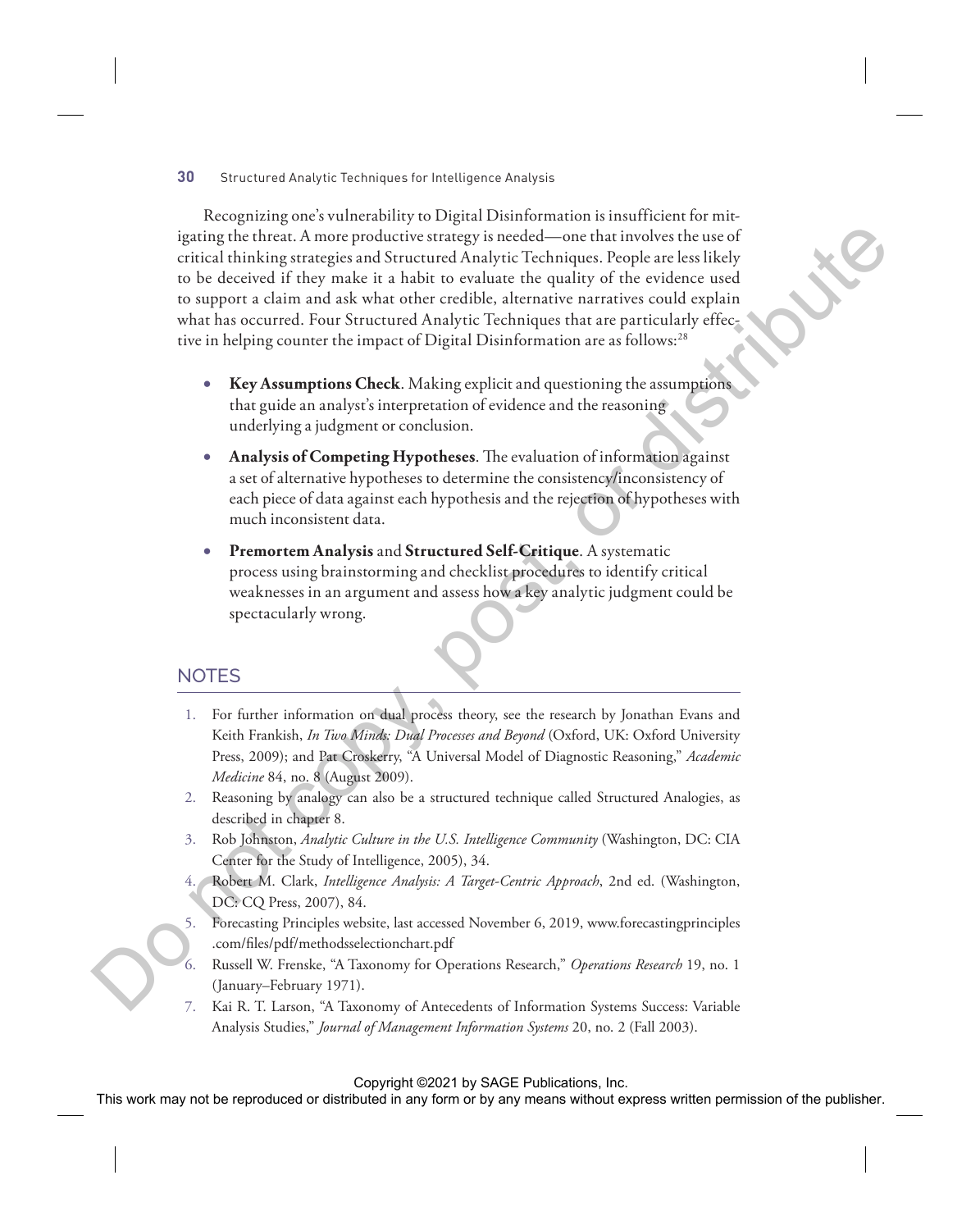- 8. Ralph Lengler and Martin J. Epler, "A Periodic Table of Visualization Methods," n.d., www .visual-literacy.org/periodic\_table/periodic\_table.html
- 9. Roger Clarke, *Appropriate Research Methods for Electronic Commerce* (Canberra, Australia: Xanax Consultancy Pty Ltd., 2000), www.forecastingprinciples.com/files/pdf/method sselectionchart.pdf
- 10. Robert R. Hoffman, Nigel R. Shadbolt, A. Mike Burton, and Gary Klein, "Eliciting Knowledge from Experts," *Organizational Behavior and Human Decision Processes* 62 (May 1995): 129–158.
- 11. Robert R. Hoffman and Laura G. Militello, *Perspectives on Cognitive Task Analysis: Historical Origins and Modern Communities of Practice* (Boca Raton, FL: CRC Press/Taylor and Francis, 2008); Beth Crandall, Gary Klein, and Robert R. Hoffman, *Working Minds: A Practitioner's Guide to Cognitive Task Analysis* (Cambridge, MA: MIT Press, 2006). Note that the reproduced or distributed in the representation of the reproduced or the results of the results of the results of the results of the results of the results of the results of the results of the results of the
	- 12. See Katherine Hibbs Pherson and Randolph H. Pherson, *Critical Thinking for Strategic Intelligence,* 2nd ed. (Washington, DC: CQ Press/SAGE, 2017), xxii.
	- 13. Richards J. Heuer Jr., *Psychology of Intelligence Analysis* (Washington, DC: CIA Center for the Study of Intelligence, 1999; reprinted by Pherson Associates, LLC, Reston, VA, 2007).
	- 14. Amos Tversky and Daniel Kahneman, "Judgment under Uncertainty: Heuristics and Biases," *Science* 185, no. 4157 (1974): 1124–1131.
	- 15. *Psychology of Intelligence Analysis* was republished by Pherson Associates, LLC, in 2007, and can be purchased on its website at shop.globalytica.com.
	- 16. Jeffrey R. Cooper, *Curing Analytic Pathologies: Pathways to Improved Intelligence Analysis* (Washington, DC: CIA Center for the Study of Intelligence, 2005); Rob Johnston, *Analytic Culture in the U.S. Intelligence Community: An Ethnographic Study* (Washington, DC: CIA Center for the Study of Intelligence, 2005).
	- 17. Heuer, *Psychology of Intelligence Analysis.*
	- 18. Ibid., 112.
	- 19. Emily Pronin, Daniel Y. Lin, and Lee L. Ross, "The Bias Blind Spot: Perceptions of Bias in Self versus Others," *Personality and Social Psychology Bulletin* 28, no. 3 (2002): 369–381.
	- 20. Definitions of these and other cognitive biases, misapplied heuristics, and intuitive traps mentioned later in this chapter are provided in Figure 2.3 on pages 24–25.
	- 21. Efforts to purposefully mislead or misinform have also been described as "Fake News," "False News," or "Agenda-Driven News." The phrase most often used in the public domain is Fake News, but the inaccurate use of this term to describe any critical news reporting has undermined its usefulness.
	- 22. Rob Brotherton, "Five Myths about Conspiracy Theories," *Washington Post*, January 17, 2019, https://www.washingtonpost.com/outlook/five-myths/five-myths-about-conspiracytheories/2019/01/17/0ef1b840-1818-11e9-88fe-f9f77a3bcb6c\_story
	- 23. The term "active measures" refers to actions taken by the Soviet Union, and later Russia, beginning in the 1920s to influence popular perceptions through propaganda, false